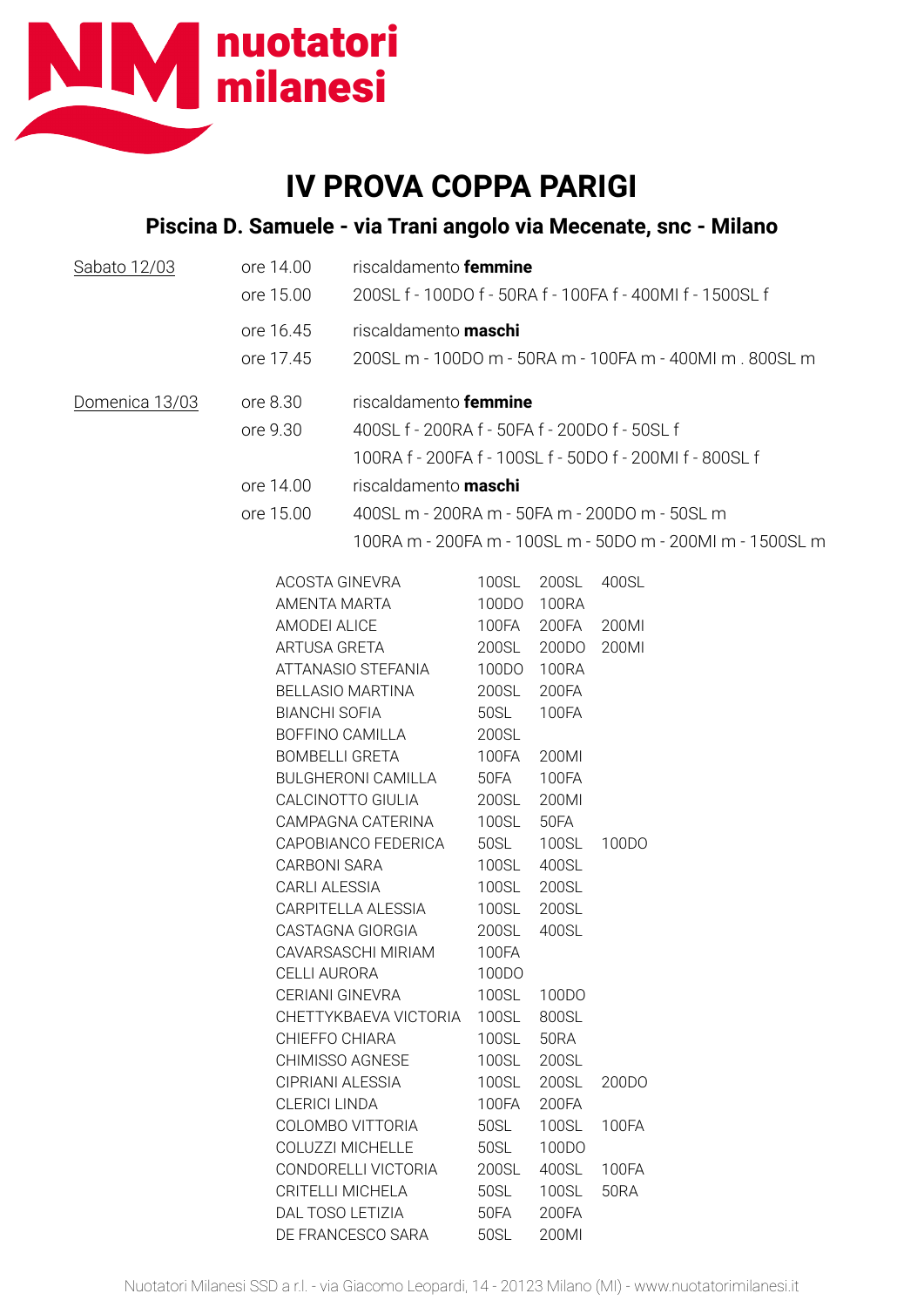

| DE GENNARO CHIARA          | 100SL        | 200SL        |       |
|----------------------------|--------------|--------------|-------|
| DE GRANDI GAIA             | 50SL         | 50FA         | 100FA |
| DE IESO PAOLA              | 200SL        |              |       |
| <b>DEPONTI GIULIA</b>      | 50SL         | 100SL        |       |
| DI BENEDETTO ALESSIA       | 400SL        | 100FA        | 200FA |
| DI PASQUALE ANGELICA       | 100SL        | 200DO        |       |
| FRASSACARRO ELEONORA       | <b>50RA</b>  |              |       |
| <b>FRATES STELLA</b>       | 50SL         | 100SL        |       |
| <b>FREDDI CHIARA</b>       | 200SL        | <b>100RA</b> |       |
| <b>FUMAGALLI GRETA</b>     | <b>100SL</b> | 200SL        |       |
| <b>GEBBIA SARA</b>         | 50SL         | <b>100SL</b> | 200SL |
| <b>GOGLIA LETIZIA</b>      | 100DO        |              |       |
| <b>GRASSI EMMA</b>         | <b>50SL</b>  | 100SL        |       |
| <b>GUASTONE BARBARA</b>    | 100SL        | 100DO        |       |
| <b>ISOLA KIDANEMIHERET</b> | 50SL         | 100SL        |       |
| LA MONICA SARA             | 400SL        | <b>100FA</b> |       |
| LAZZARIN GIORGIA           | 200SL        | <b>100RA</b> |       |
| LIOTTI FRANCESCA           | 50FA         | 100FA        | 200MI |
| LUCCHI GAIA                | 200SL        | <b>100RA</b> |       |
| <b>MADELLA ELISA</b>       | 100DO        | <b>100RA</b> | 50FA  |
| <b>MAINO ELENA</b>         | 50RA         | <b>100RA</b> |       |
| MANTOVANI MARGHERITA       | 50SL         | <b>100SL</b> | 200SL |
| <b>MARAN GRETA</b>         | 100DO        |              |       |
| <b>MARGHIERI KATERINA</b>  | 50SL         |              |       |
| MARTINELLI MICHELA         | 100DO        | 200DO        |       |
| <b>MARZONI BEATRICE</b>    | 200SL        | 50DO         | 200DO |
| <b>MERLINI CHIARA</b>      | 100DO        | 200FA        |       |
| MOLINARI ANNA              | 50SL         | 100DO        | 200MI |
| <b>MONTESANO NOEMI</b>     | 100SL        | 200SL        |       |
| MORACCHIOLI MARTINA        | 400SL        | 800SL        |       |
| MORONETTI ARIANNA          | <b>100SL</b> | 200SL        | 400SL |
| <b>MUSIKOV ALINA</b>       | 50SL         | 50FA         |       |
| OROPALLO FRANCESCA         | 200SL        | 50FA         |       |
| PAROZZI ALICE              | 100DO        | 200DO        |       |
| PASINELLI GAIA             | 100SL        | <b>50RA</b>  | 50FA  |
| PAVAN FRANCESCA            | 100SL        | 200DO        | 200MI |
| PINTUS ASIA                | <b>100SL</b> | 100DO        | 200DO |
| PLATZGUMMER SOFIA          | 50RA         | <b>100RA</b> | 200RA |
| POZZONI CARLOTTA           | 100SL        | 100DO        | 200DO |
| RAVIZZA AURORA             | 50SL         |              |       |
| <b>RE MATILDE</b>          | 100SL        | 200SL        |       |
| <b>REALI IRIS</b>          | 100DO        | <b>50RA</b>  |       |
| RIGOLI CHIARA              | 200SL        | 100RA        | 200RA |
| RODOLFO MASERA LUCREZIA    | 100FA        | 200MI        |       |
| ROSSI GIORGIA              | 200SL        | <b>100RA</b> |       |
| RUPOLO GIORGIA             | 100SL        | 200SL        | 400SL |
| SANDEN EMMA                | 50SL         | 100SL        |       |
| SARCINA SARA               | 100SL        | 100DO        |       |
| SINIGAGLIA CATERINA        | 100FA        | 200MI        |       |
|                            |              |              |       |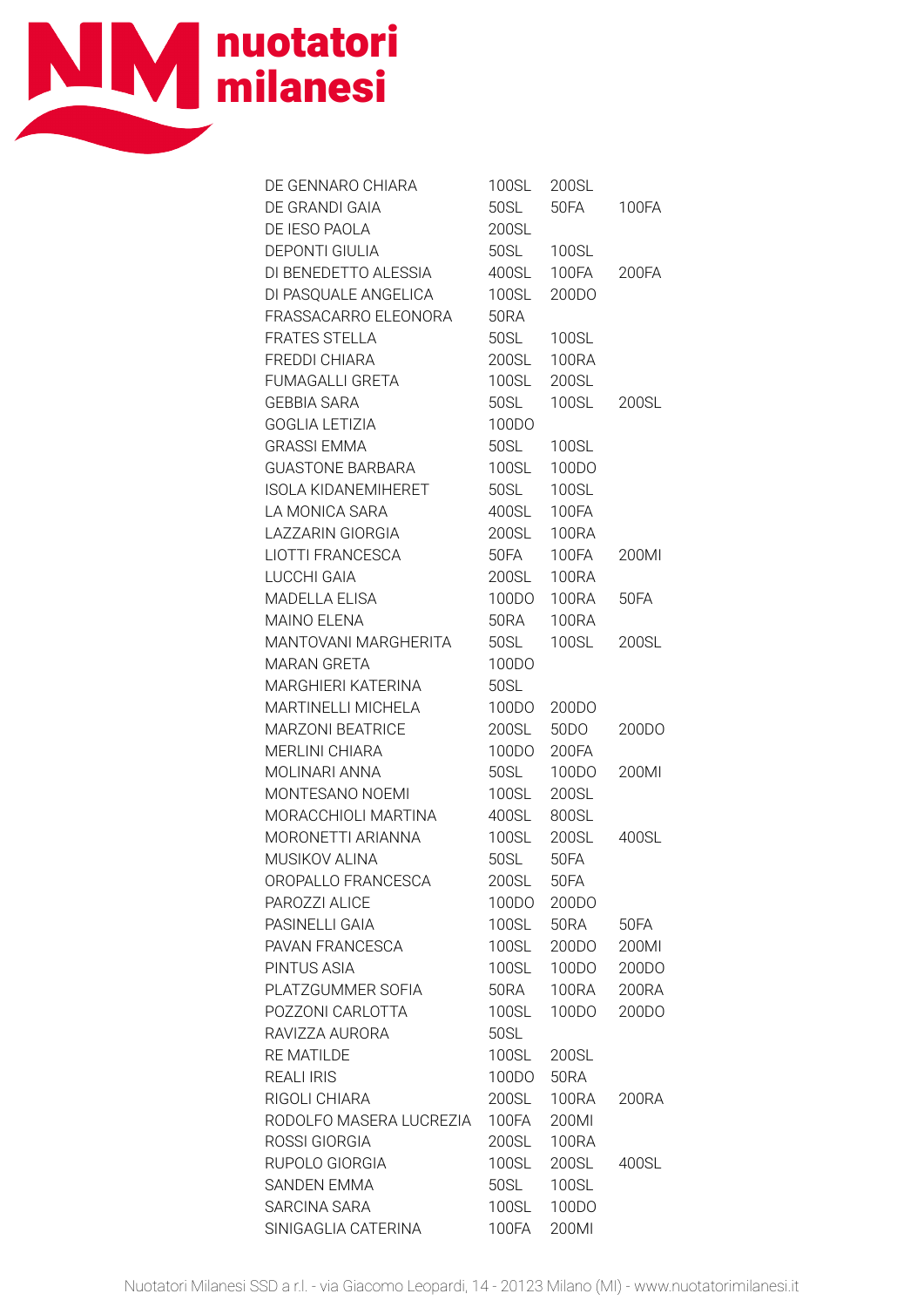

| SIRNA GIORGIA<br>TRALONGO AZZURRA<br><b>TREVISAN GIULIA</b><br>TRIPODI CARLOTTA | 100DO<br><b>100SL</b><br>200SL<br><b>100SL</b> | 200DO<br>400SL | 100FA             |
|---------------------------------------------------------------------------------|------------------------------------------------|----------------|-------------------|
| VERONELLI VALENTINA                                                             | 200SL                                          | 50FA<br>200MI  |                   |
| <b>VILLA ELENA</b>                                                              | 200SL                                          | 200MI          |                   |
| ZANIRATO MARTINA                                                                | 50SL                                           | 50FA           |                   |
|                                                                                 |                                                |                |                   |
| <b>ANTONELLI MATTEO</b><br>BACCARO GIACOMO<br><b>BARLOCCO THOMAS</b>            | 50SL<br>200MI<br>100SL                         | 400SL 100FA    |                   |
| <b>BARONI EDOARDO</b>                                                           | <b>100SL</b>                                   | 200SL          |                   |
| BARTOLOMEO STEFAN                                                               | <b>100SL</b>                                   | 200SL          |                   |
| <b>BELLINI FEDERICO</b>                                                         | <b>100SL</b><br>50SL                           | 200SL          |                   |
| BERETTA JACOPO<br><b>BERTOCCHI RICCARDO</b>                                     | 50SL                                           | 400SL<br>100SL |                   |
| <b>BONAITI LORENZO</b>                                                          | 100FA                                          | 200MI          |                   |
| BORGONOVO ANDREA                                                                | 200SL                                          | 400SL          |                   |
| <b>BOSSI FILIPPO</b>                                                            | 100FA                                          | 200MI          |                   |
| <b>BRANCALION PATRICK</b>                                                       | <b>100SL</b>                                   | 50RA           | 50FA              |
| <b>BROCCOLINO ANDREA</b>                                                        | <b>100SL</b>                                   | 100DO          |                   |
| <b>BUTTI LORENZO</b>                                                            | 200SL                                          | <b>100RA</b>   |                   |
| CAMERINI MATTEO                                                                 | 50SL                                           | 50FA           |                   |
| CAPOZZA MARCO                                                                   | 100FA                                          | 200MI          |                   |
| CAPPELLO GABRIELE                                                               | 200RA                                          | 100FA          |                   |
| CARRA' LORENZO                                                                  | 50SL                                           | 50RA           | 100RA             |
| CASSIANI GIACOMO                                                                | <b>100SL</b>                                   | <b>200SL</b>   | 100FA             |
| CATTANEO SAMUELE                                                                | 50DO                                           | 100DO          |                   |
| CHIODO NICHOLAS                                                                 | 50SL                                           | 100SL          | 50 <sub>D</sub> O |
| COMOLLI ENRICO                                                                  | 50SL                                           | 100FA          |                   |
| CORNALBA ANDREA                                                                 | 200SL                                          | 100RA          | 200MI             |
| DE LUCA DAVIDE                                                                  | 50SL                                           | 100SL          | 200SL             |
| DEPONTI ALESSANDRO                                                              | 400SL                                          |                |                   |
| DI NICOLA ALESSANDRO                                                            | 200SL                                          | 200RA          | 200MI             |
| <b>FARINELLI LORENZO</b>                                                        | 400SL                                          | 200MI          |                   |
| <b>FASANI TOMMASO</b>                                                           | 200RA                                          | 200MI          | 400MI             |
| FERRARI NICCOLO'                                                                | 200SL                                          | 400SL          | 1500SL            |
| FERRARI TOMMASO<br>GALLO GABRIFLE                                               | 200MI                                          | 400MI          |                   |
| <b>GIARDINA GABRIELE</b>                                                        | 50SL<br>100SL                                  | 400MI          |                   |
| <b>GIOVANNONI GABRIELE</b>                                                      | 100SL                                          | 200DO          |                   |
| <b>GIULIANI MATTEO</b>                                                          | 200SL                                          | 1500SL         |                   |
| GOGLIA TOMMASO                                                                  | 200SL                                          |                |                   |
| <b>GRANDINI TOMMASO</b>                                                         | <b>100FA</b>                                   |                |                   |
| <b>IELASI MARCO</b>                                                             | 100SL                                          | 100RA          |                   |
| KASSAB ADAN                                                                     | 200SL                                          | 200MI          |                   |
| <b>LANDI CARLO</b>                                                              | 100FA                                          | 200FA          |                   |
| <b>LEONI STEFANO</b>                                                            | <b>100SL</b>                                   | 100DO          |                   |
| MANTOVANI PAOLO                                                                 | 400SL                                          | 100DO          |                   |
|                                                                                 |                                                |                |                   |